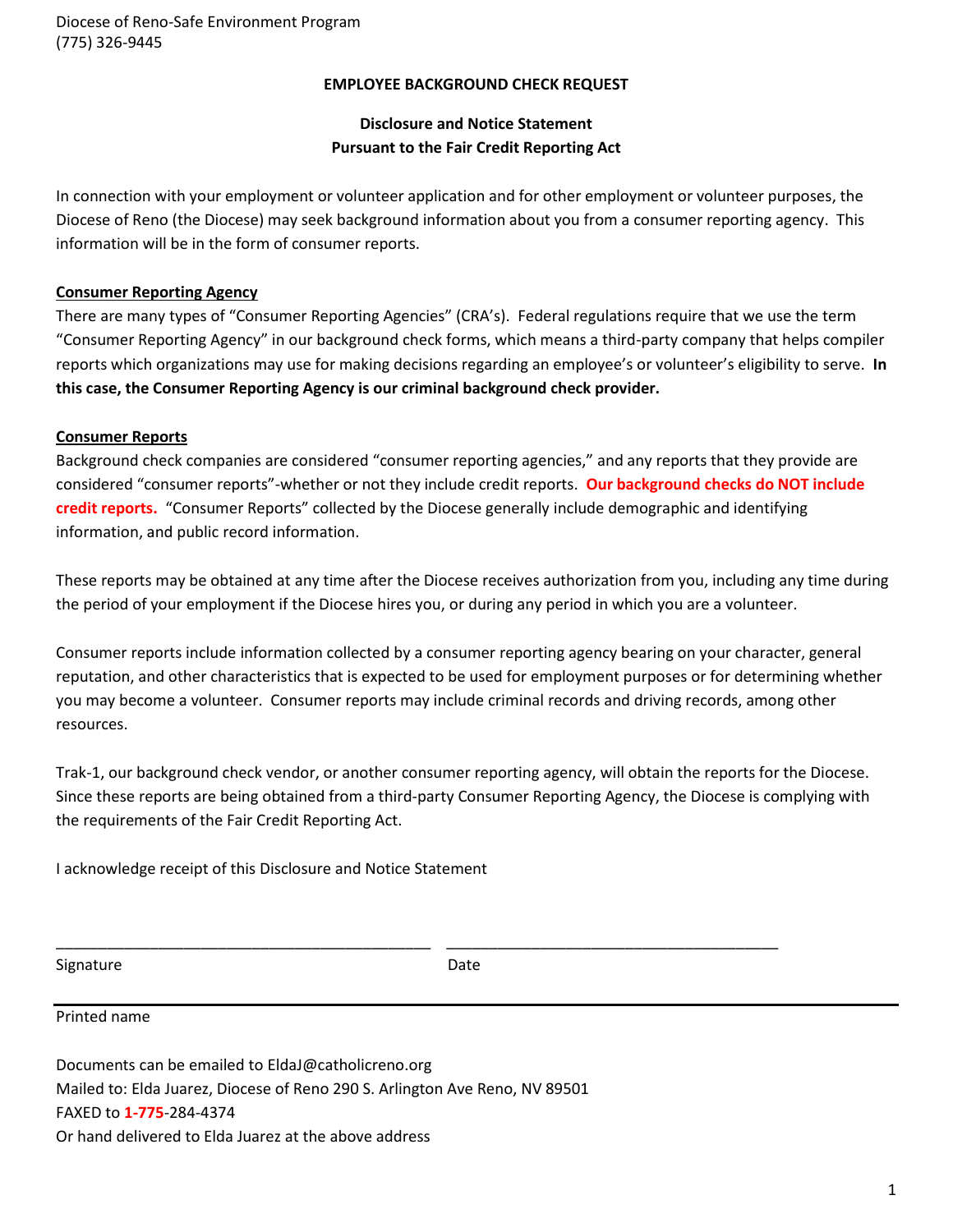## **DISCLOSURE REGARDING BACKGROUND CHECK for Employment**

The Roman Catholic Bishop of Reno 290 S. Arlington Ave. Reno, NV 89501 775-329-9274

#### **The Roman Catholic Bishop of Reno Will Obtain a Background Check**

You acknowledge and understand that in connection with your application for employment with The Roman Catholic Bishop of Reno and \_\_\_\_\_\_\_\_\_\_\_\_\_\_\_\_\_\_\_\_\_\_\_\_\_\_Parish, School, or Our Mother of Sorrows Cemetery including any independent contract for services) or when deciding whether to modify or continue your ongoing employment, if hired, we may obtain a "consumer report" and/or an "investigative consumer report" on you from Trak-1, a consumer reporting agency, or from any third party, in strict compliance with both state and federal law.

#### **Consumer Report Defined**

A consumer report is any communication of information by a consumer reporting agency bearing on your credit worthiness, credit standing, credit capacity, character, general reputation, personal characteristics, or mode of living which is used or expected to be used for purposes of serving as a factor in establishing your current and/or continuing eligibility for employment purposes. A common term for a consumer report is a "background check report."

#### **Investigative Consumer Report Defined**

An investigative consumer report is obtained through personal interviews with individuals who may have knowledge of your character, general reputation, personal characteristics, or mode of living. An investigative consumer report might include, for example, calls to the personal references you provide or conversations with former supervisors or colleagues where you worked.

#### **Reports May Contain**

The consumer reports or investigative consumer reports may contain public record information which may be requested or made on you including, but not limited to: consumer credit, criminal records, civil cases in which you have been involved, driving history records, current motor vehicle insurance coverage information, education records, previous employment history, workers compensation claims history, social security traces, military records, professional licensure records, eviction records, drug testing, government records, and others.

You further understand that these reports may include experience information along with reasons for termination of past employment. You also acknowledge and understand that information from various federal, state, local and other agencies which contain information about your past activities will be requested, and that a consumer report containing injury and illness, drug testing, or other medical records and medical information may be obtained only after a tentative offer of employment has been made.

#### **Your Rights as a Consumer**

You are hereby notified that you have the right to make a timely request for a copy of the scope and nature of the above investigative background report and/or a complete copy of your consumer report contained in Trak-1's files on you at the time of your request by providing proper identification.

You are further notified that, prior to being denied employment based in whole or in part on information obtained in the consumer report, you will be provided a copy of the report, the name, address and telephone number of the consumer reporting agency and a description in writing of your rights under the Fair Credit Reporting Act. Correspondence to Trak-1 should be forwarded to:

Trak-1 | Consumer Relations | 7131 Riverside Parkway | Tulsa, Oklahoma 74136

800-600-8999 | CustomerCare@trak-1.com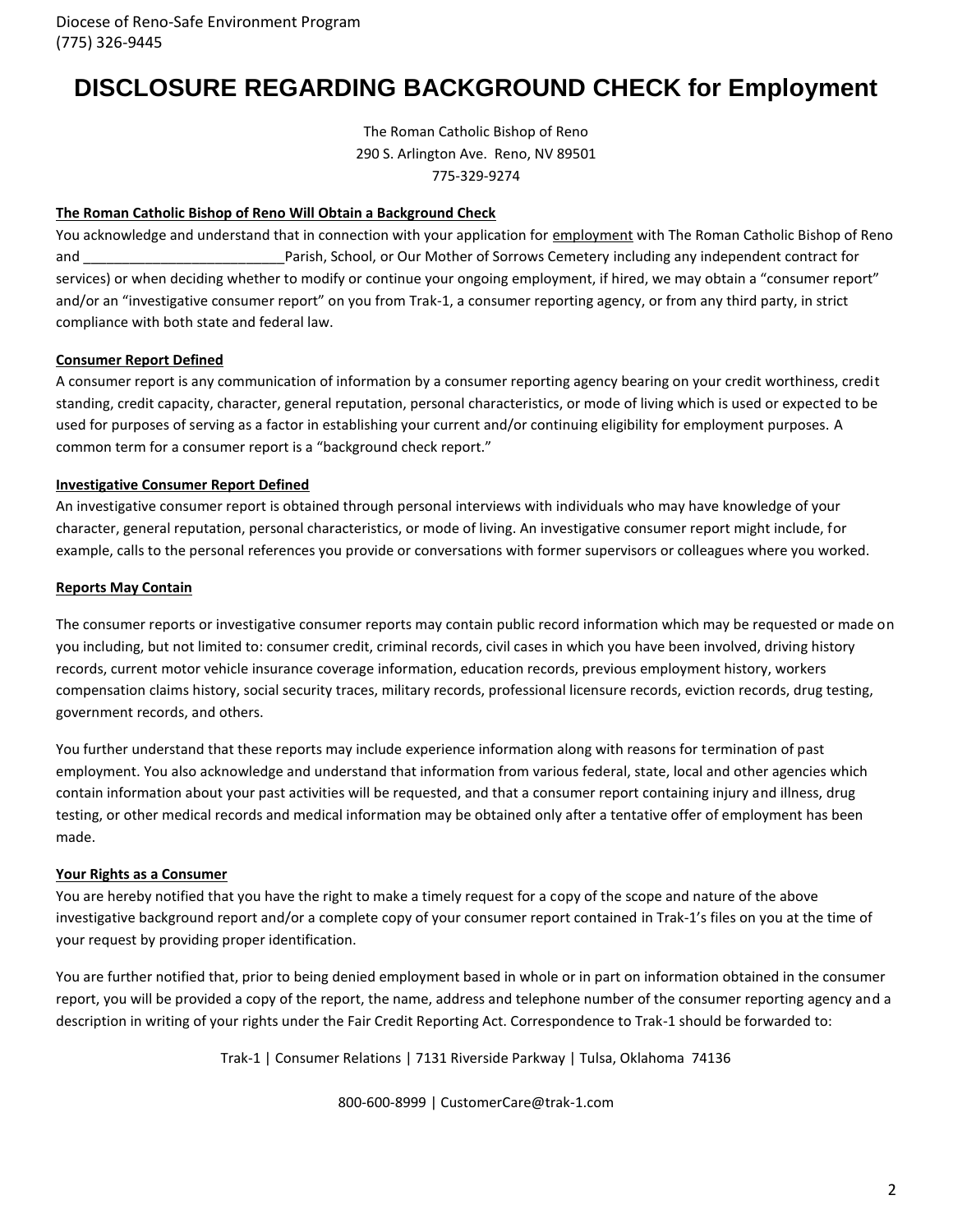# **AUTHORIZATION TO OBTAIN BACKGROUND CHECK for Employment**

| The following is information required in order for The Roman Catholic Bishop of Reno and | Parish, |
|------------------------------------------------------------------------------------------|---------|
| School, or Our Mother of Sorrows Cemetery to obtain a complete consumer report:          |         |

| Full Legal Name: The Contract of the Contract of the Contract of the Contract of the Contract of the Contract o | (First Name, Full Middle Name, Last Name) |
|-----------------------------------------------------------------------------------------------------------------|-------------------------------------------|
|                                                                                                                 |                                           |
|                                                                                                                 |                                           |
|                                                                                                                 |                                           |
|                                                                                                                 | Issuing State: Expiration Date:           |
|                                                                                                                 |                                           |
|                                                                                                                 | <b>Phone number:</b>                      |

**Your signature below indicates the following:**

- 1) You authorize, without reservation,Trak-1 or any third party to obtain and/or furnish to The Roman Catholic Bishop of Reno and \_\_\_\_\_\_\_\_\_\_\_\_\_\_\_\_\_\_\_\_\_\_\_\_\_\_\_\_\_\_\_\_\_\_\_\_Parish, School, or Our Mother of Sorrows Cemetery any records or information referenced in the provided disclosure statement for employment related purposes;
- 2) You authorize ongoing procurement of any records or information, reports and records at any time during your employment to the extent allowed by law;
- 3) You authorize the use of a fax or photocopy of this authorization as having the same authority as the original;
- 4) You authorize and request, without reservation, any present or former employer, school, police department, financial institution, division of motor vehicles, consumer reporting agency, or other entity, person or agency having knowledge about you to furnish The Roman Catholic Bishop of Reno and \_\_\_\_\_\_\_\_\_\_\_\_\_\_\_\_\_\_\_\_\_\_\_\_\_\_\_\_\_\_\_\_\_\_\_\_\_Parish, School, or Our Mother of Sorrows Cemetery and/or Trak-1 with any and all background information in their possession regarding you for these stated employment purposes;
- 5) You understand and agree that in connection with your employment your consumer report information, whether investigative or otherwise, may be shared with and/or reviewed by all applicable parties involved in the hiring process;
- 6) You have read and fully understand the foregoing disclosure and this authorization.
- 7) You certify that all the information you have provided on this form is true, complete, correct and accurate; and
- 8) You certify you have received, reviewed and understand the "Summary of Your Rights under the Fair Credit Reporting Act (15 U.S.C. §1681 et seq.)" which is published by the Federal Trade Commission to help you know your rights. Customer Signature: Date: Date: Date: Date: Date: Date: Date: Date: Date: Date: Date: Date: Date: Date: Date: Date: Date: Date: Date: Date: Date: Date: Date: Date: Date: Date: Date: Date: Date: Date: Date: Date: Date: Date

 $\Box$ 

*\* This information will be used for background screening purposes only.*

**Check this box if you are a Minnesota, Oklahoma, or California applicant**, and you would like to receive a copy of your consumer report, if one is obtained. For **California** applicants only: a copy of your report will be sent to you by the above-referenced employer within three business days beginning on the date of receipt by the employer. For **Minnesota** applicants only: the consumer reporting agency shall furnish a copy of your consumer report within twenty-four hours of providing it to the above-referenced employer. For **Oklahoma** applicants only: the consumer reporting agency shall furnish a copy of your consumer report.

**CALIFORNIA APPLICANTS:** Pursuant to § 1786.22 of the California Civil Code, you may view the file maintained on you by Trak-1 during normal business hours. You may also obtain a copy of this file, either in person or by mail, by submitting proper identification and paying the costs of duplication services. You may also receive a summary of the file by telephone upon production of adequate identification. Trak-1 is required to have trained personnel available to explain your file to you and any coded information contained therein. You may appear in person alone, or with another person of your choice, provided that this additional person furnishes proper identification.

California Civil Code section 1786.16(2) requires a separate disclosure and authorization to be signed by an applicant or current employee each time a background check is performed for employment purposes. This requirement does not apply in situations where the employer has a suspicion of wrongdoing or misconduct by a current employee.

MAINE APPLICANTS: Pursuant to Maine state law, § 1317(2), Trak-1 is required to reinvestigate any consumer dispute made by a consumer residing in the state of Maine within 21 calendar days of notification of the dispute by the consumer.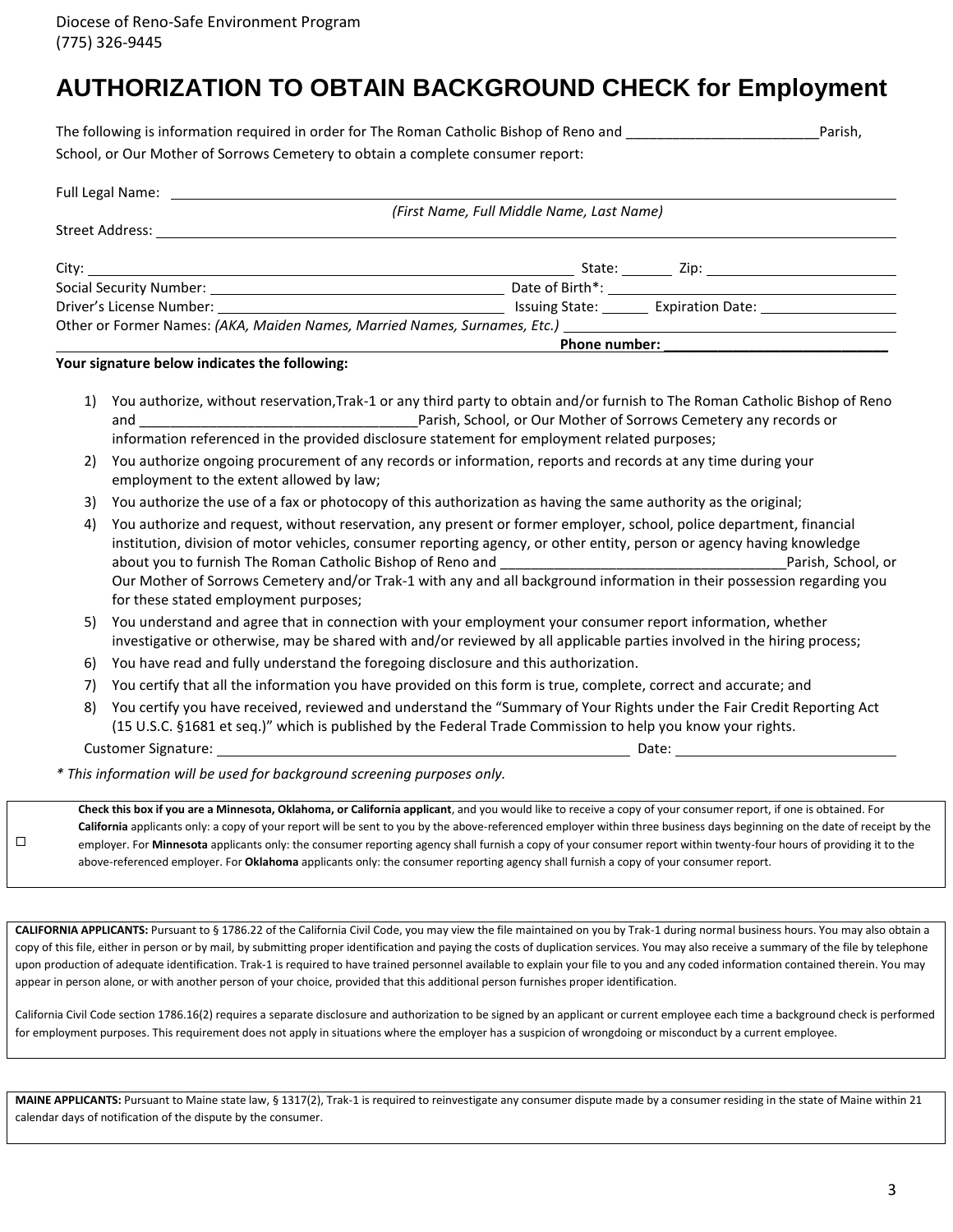# *M* TRAK-1

# Nevada Summary of Rights

## **NEVADA SUMMARY OF RIGHTS**

### **For Nevada Residents**:

You have certain rights under Chapter 598C of the Nevada Revised Statutes, a summary of which is included below. You may have additional rights under the federal Fair Credit Reporting Act. "Consumer report" means any communication, written or oral, by a reporting agency regarding the payment history of a particular consumer, including information regarding credit worthiness, credit standing, or credit capacity, which is intended for present or future use in whole or in part to serve as a factor in determining the consumer's eligibility for credit or insurance to be used primarily for personal, family or household purposes, purposes relating to employment, or any other purpose authorized pursuant to the Fair Credit Reporting Act.

A reporting agency may furnish a consumer report concerning you for an extension of credit which you did not initiate only if the contemplated transaction represents a firm offer of credit to you and you meet specific criteria determined by the user, or you have not requested that your name and address be excluded from any list to be provided for such a purpose.

A person shall not procure a consumer report to resell or disclose the report or the information contained in the report unless the person discloses to the reporting agency which originally furnished the report the identity of the intended ultimate user of the report or information, and the only purposes for which the information will be used.

A reporting agency shall not include medical information in its files. If a person takes adverse action against you based on a consumer report from a reporting agency, the person shall notify you of the action taken; furnish you with the name and address of the reporting agency; and inform you of your right to obtain a copy of the consumer report from the agency.

Upon receiving your request for disclosure, and information sufficient to identify you, a reporting agency shall clearly and accurately disclose to you the nature and substance of information in its files which relates to you at the time of the request, and disclose the names of the institutional sources of information. If you request, the reporting agency shall provide a readable copy of the consumer report, disclose the name of each person who has received from the reporting agency information concerning you within the preceding 2 years for purposes of employment, promotion, reassignment or retention as an employee; or within the preceding 6 months for any other purpose.

If you dispute the accuracy of the information contained in the files of the reporting agency, the reporting agency shall within 5 business days notify the institutional sources of the information, and as soon as reasonably possible, but no later than 30 days, complete a reinvestigation of the accuracy of the information unless the dispute is determined to be frivolous or irrelevant. If the reporting agency determines the dispute is frivolous or irrelevant, the reporting agency must notify you. If the reporting agency determines that the information is incorrect or cannot be verified, it shall correct its files and notify you. No deleted information shall be reinserted unless: (1) the person furnishing the information uses reasonable procedures to ensure the maximum possible accuracy of the information; and (2) the reporting agency notifies you within 5 business days after the reinsertion and offers you the opportunity to add to your file your own brief statement disputing or adding to the information. A reporting agency shall periodically purge from its files and after purging shall not disclose bankruptcies whose dates of adjudication precede the report by more than 10 years. A report of adjudication must include, if known, the chapter of Title 11 of the United States Code under which the case arose. Except as otherwise provided by a specific statute, a reporting agency shall also purge any other civil judgment, report of criminal proceedings, or other adverse information which precedes the report by more than 7 years. You have a right to bring civil action against anyone who willfully or negligently fails to comply with any requirement imposed under the subtitle of Nevada state law outlined above.